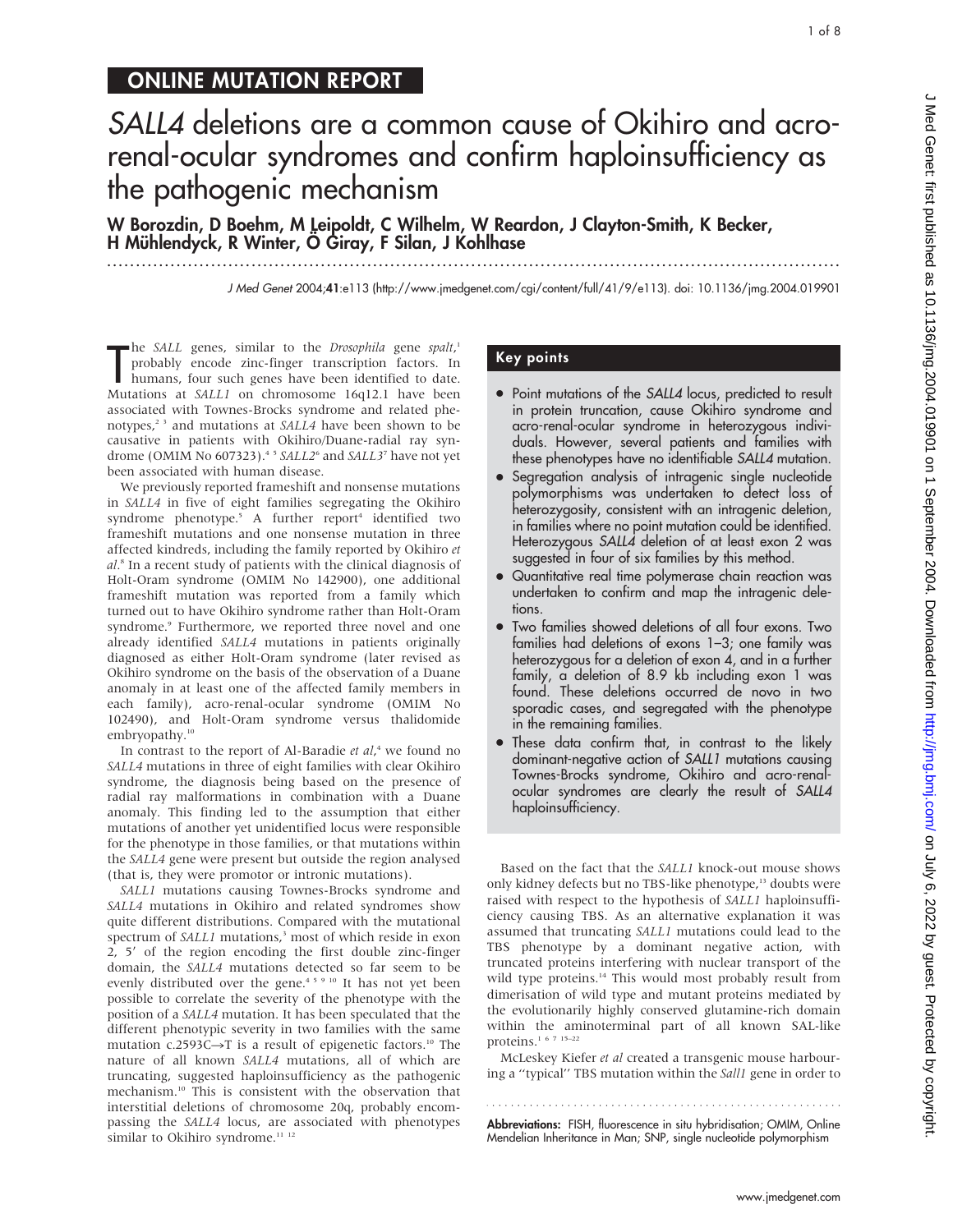

Figure 1 Pedigrees of the families analysed and results of the segregation analysis of the intragenic single nucleotide polymorphisms (SNPs) c.1056G→A, c.1520T→G, c.1860A→G (all exon 2), and c.2640G→C (exon 3) of SALL4. See table 2 for clinical details. (A) Family 1 with Okihiro syndrome<sup>24</sup> showing that the affected family members II.1 and II.3 only inherited one paternal SALL4 allele (with respect to exons 2 and 3) but no allele from their affected mother. II.4 and III.1 were unavailable for the study. Note that in the other families, SNP c.2640G->C was only genotyped in all available family members if exon 2 SNPs were not informative. (B) In family 2<sup>25</sup> the diagnosis was acro-renal-ocular syndrome. The affected girl II.1 only inherited one maternal SALL4 allele (with respect to exon 2) but not the single SALL4 allele from her affected father. (C) In family 3 the diagnosis was Okihiro syndrome. The affected girl II.3 only inherited one paternal SALL4 allele (with respect to exon 2) but not the single SALL4 allele from her affected mother. (D) Family 4, showing de novo deletion of one SALL4 allele in a sporadic patient with Okihiro syndrome. The boy only inherited one paternal SALL4 allele (with respect to exon 2) but no maternal SALL4 allele. (E) In family 5 (diagnosis Okihiro syndrome), the index patient II.2 was found to be heterozygous for SNPs c.1520T→C and c.1860A→G. Thus no segregation analysis was carried out. (F) In family 6 (diagnosis, Okihiro syndrome), segregation analysis was done but was not informative for all analysed SNPs.

mimic the molecular defect in human patients. Indeed, they could show that mice heterozygous for this mutation display a phenotype similar to TBS and that this is likely to result from a dominant-negative action of truncated Sall1 proteins.23 In view of these results, the authors assumed that a similar mechanism for SALL4 mutations should explain the pathogenesis of Okihiro syndrome. However, in our view the differing distributions of SALL1 and SALL4 mutations suggested that a different pathogenic action should still be considered. To approach this question, we sought further clarification for the role of SALL4 in six families in which affected members were diagnosed as having Okihiro syndrome or acro-renal-ocular syndrome but were found negative for SALL4 mutations.

#### METHODS **Patients**

## Patients from six different families were analysed in this study on the basis of the presence of typical clinical criteria

for Okihiro or acro-renal-ocular syndrome. Two of these families have been reported previously.<sup>24 25</sup> Three families without mutations were mentioned in our first report.<sup>5</sup> Venous blood was collected from patients and unaffected relatives after obtaining their informed consent.

## Genetic analysis

Genomic DNA was prepared from peripheral lymphocytes by routine procedures. Mutation analysis of SALL4 exons 1–4 (complete coding region) was carried out as described.<sup>5</sup>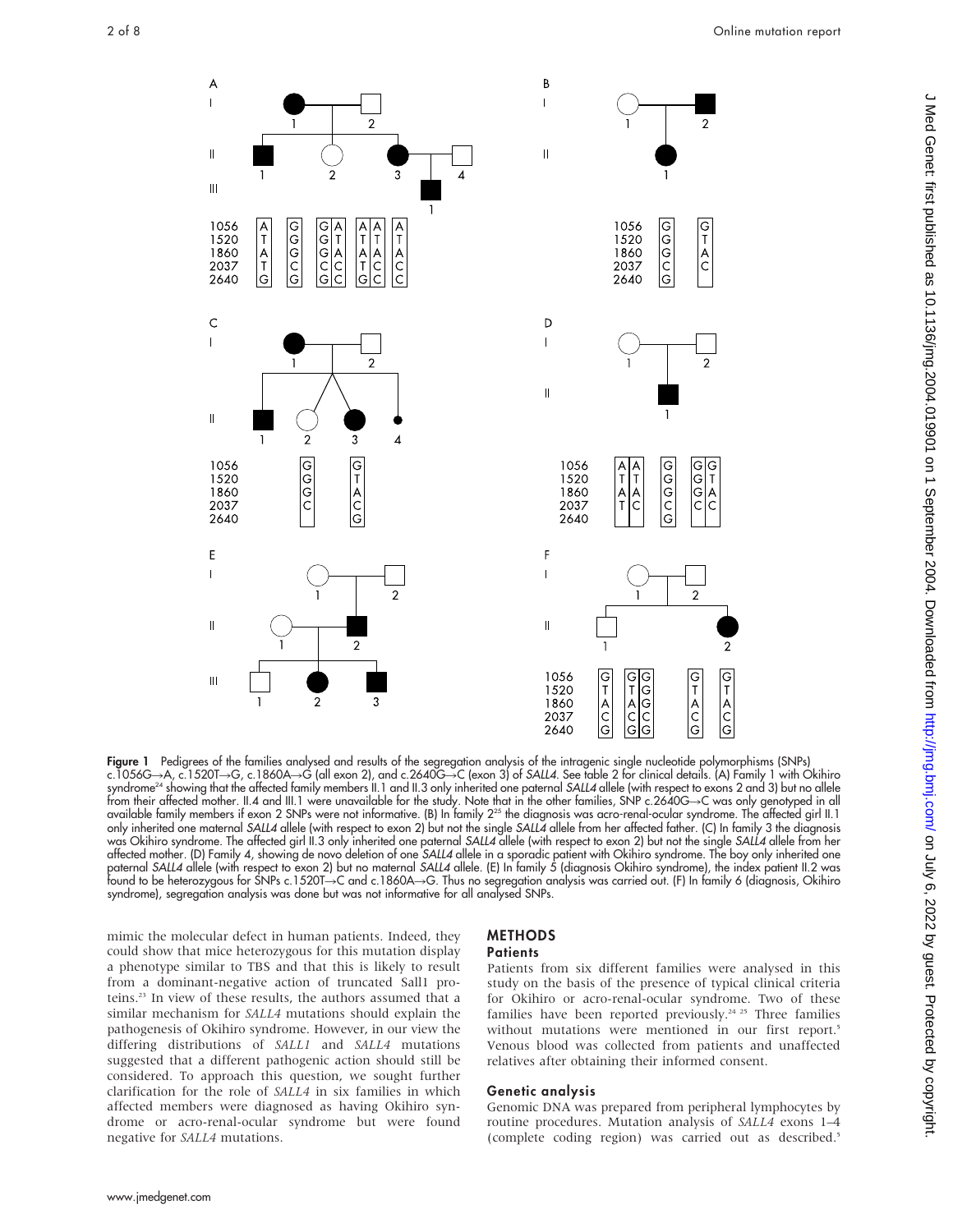| Primer<br>name  | Position               | Sequence 5'-3'                     | Amplicon<br>length |  |  |
|-----------------|------------------------|------------------------------------|--------------------|--|--|
| 10F             | 10656-10682            | CCTTTTCCAACACCCATCATCCCAGCA        | 230                |  |  |
| <b>10R</b>      | 10885-10860            | <b>CCAAGTCACCCTCACTCTCCTCACCA</b>  |                    |  |  |
| 16F             | 16234-16257            | <b>CATGGGGGTGGAGGAGGCTGGAGA</b>    | 163                |  |  |
| 16 <sub>R</sub> | 16396-16373            | AGGGGGTGGAGGGAAGGAGAAAGA           |                    |  |  |
| 41F             | 41734-41760            | GCCCAGGGACCTACTTCCGTCTTGCCA        | 150                |  |  |
| 41R             | 41883-41857            | <b>TICTGAGCCCCTCGCTTTCTCACTGCC</b> |                    |  |  |
| 49F             | 48877-48901            | AAGGTGTGGGGGGCAGTGGAGCAG           | 161                |  |  |
| 49R             | 49037-49011            | <b>TGGAGAGAATGAGGCAGCCAGTGGGGG</b> |                    |  |  |
| 65F             | 65489-65513            | GGCACAGTGGAAAGTCTCCCCCAAC          | 113                |  |  |
| 65R             | 65601-65579            | <b>GCTAGGCGGTGGCTCACACACAA</b>     |                    |  |  |
| 81F             | 81354-81376            | <b>TCCCCAGTCCCCCCAAATCCCACA</b>    | 233                |  |  |
| 81R             | 81586-81563            | GGGGAGGAGGAGCAGAAGCAGTGA           |                    |  |  |
| $Ex1-F$         | 101935-101958 exon 1   | <b>GAGTTGAGATGGGTGGGAGGGCTG</b>    | 206                |  |  |
| $Ex1-R$         | 102118-102141 exon 1   | GATGTCCACCAGCCGAGAAGGGAG           |                    |  |  |
| 104F            | 104044-104069 intron 1 | GGGGTTTCCCGAGAAGACGGTCGCCA         | 175                |  |  |
| 104R            | 104218-104194 intron 1 | AAACGCCCAGCCATCCCCTCCGTCA          |                    |  |  |
| 111F            | 111150-111175 intron 1 | <b>TCCCCTGACCCACCCCCAGCCTACAC</b>  | 150                |  |  |
| 111R            | 111300-111274 intron 1 | ACTTTTGACAGCACAGTCCACCCACGG        |                    |  |  |
| $Ex2-F$         | 113309-113330 exon 2   | GGCAGGGGCCGACACTCTGAAG             | 254                |  |  |
| $Ex2-R$         | 113543-113563 exon 2   | GGAAGCAAAGCGCTCGGGAGG              |                    |  |  |
| $Ex3-F$         | 115957-115980 exon 3   | GTTCCTGGCACATTTGTGGGACCC           | 244                |  |  |
| $Ex3-R$         | 116178-116201 exon 3   | <b>GCTGAAAGCCCACACAAACCCACC</b>    |                    |  |  |
| $Ex4-F$         | 120368-120392 exon 4   | CACACGGGGCGAACAATAACTCAGC          | 250                |  |  |
| $Ex4-R$         | 120594-120618 exon 4   | CAAGGAAACCGGGAGGGTAGGAACC          |                    |  |  |
| 135F            | 134925-134952          | GGTGGCTCCATCCTGTGTGACAGCAAA        | 142                |  |  |
| 135R            | 135067-135042          | <b>TCACCAGAAGCCTTTCCCTGCTCCC</b>   |                    |  |  |
| 146F            | 146514-146540          | GGTTTTTGGAGGCAAGGCATGGAACCG        | 164                |  |  |
| 146R            | 146678-146652          | CCCAACCCCTCCACCCCTTCAAAGGCA        |                    |  |  |
| 161F            | 161653-161679          | <b>TCTTGCAGCCCATCTCCCCAGCCTGTC</b> | 178                |  |  |
| 161R            | 161830-161805          | <b>TGCCCCAGGGTTCCAGAGGAGCAGTG</b>  |                    |  |  |
| 172F            | 172750-172775          | TGAGGTGAGCGGTCCAGCGAGGGACG         | 199                |  |  |
| 172R            | 172948-172923          | ACCCCCACTCCCAGGTCACCCTCCCA         |                    |  |  |
| 175F            | 175123-175149          | GGCACCCCGAGAAGAGAGACCAGAGGT        | 100                |  |  |
| 175R            | 175221-175195          | CCCTGCCTGCACGTACCCCAGGAAGAA        |                    |  |  |
| 194F            | 194058-194082          | GCAACCAACAAAAGCCCCATCGGAG          | 284                |  |  |
| 194R            | 194341-194316          | GCCGCAAAGAGAGACCCACAAAGGAA         |                    |  |  |
| 217F            | 217607-217633          | GCAAGGAGAGGGAATGAAGCAGCACAA        | 296                |  |  |
| 217R            | 217902-217879          | GGAAAGTGGCAAGGAGGGCAGGA            |                    |  |  |

**Table 1** Primers used for quantitative real time polymerase chain reaction of the SALL4

Sequencing reactions were analysed on a Megabace 500 automated sequencer (Amersham Biosciences, Amersham, Buckinghamshire, UK). Segregation analysis was done by sequence analysis for the SALL4 single nucleotide polymorphisms (SNPs) c.1056G $\rightarrow$ A, c.1520T $\rightarrow$ C, c.1860A $\rightarrow$ G,  $2037C \rightarrow T$  (all exon 2, analysed in all families) and  $c.2640G \rightarrow C$  (exon 3, analysed in families 1 and 6 only).

## Quantitative PCR

Deletion detection and fine mapping of the deletions was carried out using a quantitative polymerase chain reaction (PCR) approach with SYBR-Green I detection (Boehm et al, 2004). We designed primers for amplification of small amplicons within each of the SALL4 coding exons (table 1). Four amplicons mapping to subtelomeric regions of 3p26.3, 2q24.2, 4p16, and 4q35.2 were used as reference.<sup>26</sup> The SALL4 genomic sequence including 100 kb upstream and downstream of the coding region from NCBI databases (http:// www.ncbi.nlm.nih.gov/) was masked for repeats, and 15 primer pairs were designed to amplify fragments of 100–300 base pairs (bp) using the PRIME program (Genetic Computer Group, Madison, Wisconsin, USA) (table 1). Amplicons were mapped relative to the SALL4 coding region (see fig 2). The investigated genomic region comprises about 220 kb, approximately 100 kb on the 5 side and 100 kb on the 3 side of the SALL4 gene (102–120 kb). The physical location of this region is 50987000–51206999 bp for the complete sequence (exactly 222 000 kb), and 51086226–51104369 bp for the SALL4 coding region plus introns, calculated from the telomere of the p-arm of chromosome 20. As SALL4 is transcribed from telomere to centromere on the q-arm, the startpoint of the analysed sequence (bp  $0 =$  bp 51206999) is more telomeric, and the end (bp 220 000 = bp 50987000) more centromeric.

We used the ABI Prism 7900 system (PE Applied Biosystems, Norwalk, Connecticut, USA) and white coloured 384-well plates (ABgene, Hamburg, Germany) for real time detection. Reactions contained 0.25 mM of each primer and 5 µl of QuantiTect SYBR® Green PCR Master Mix (Qiagen) in a total of 10 µl. Assays included DNA standards in a final concentration of 5.0, 2.5, 1.25, or 0.625 ng/ $\mu$ l, a no-template control, or 2.5 ng/ $\mu$ l of the patient DNA in replicates (n = 6). Cycling conditions were  $50^{\circ}$ C for two minutes,  $95^{\circ}$ C for 15 minutes, and 40 cycles of  $94^{\circ}C$  (15 seconds),  $58^{\circ}C$  (15 seconds), and 72℃ (one minute). For all amplicons the same conditions were applied.

In order to avoid the generation of non-specific products, a melting curve analysis of products was routinely undertaken following the amplification. A standard curve was constructed for each amplicon by plotting the cycle number (ct), at which the amount of target in standard dilutions reaches a fixed threshold, against the log of the amount of starting target. Absolute quantification of target amplicons in the patients was thereafter done by interpolation of the threshold cycle number (Ct) against the corresponding standard curve. Quantitative data were further normalised against a normal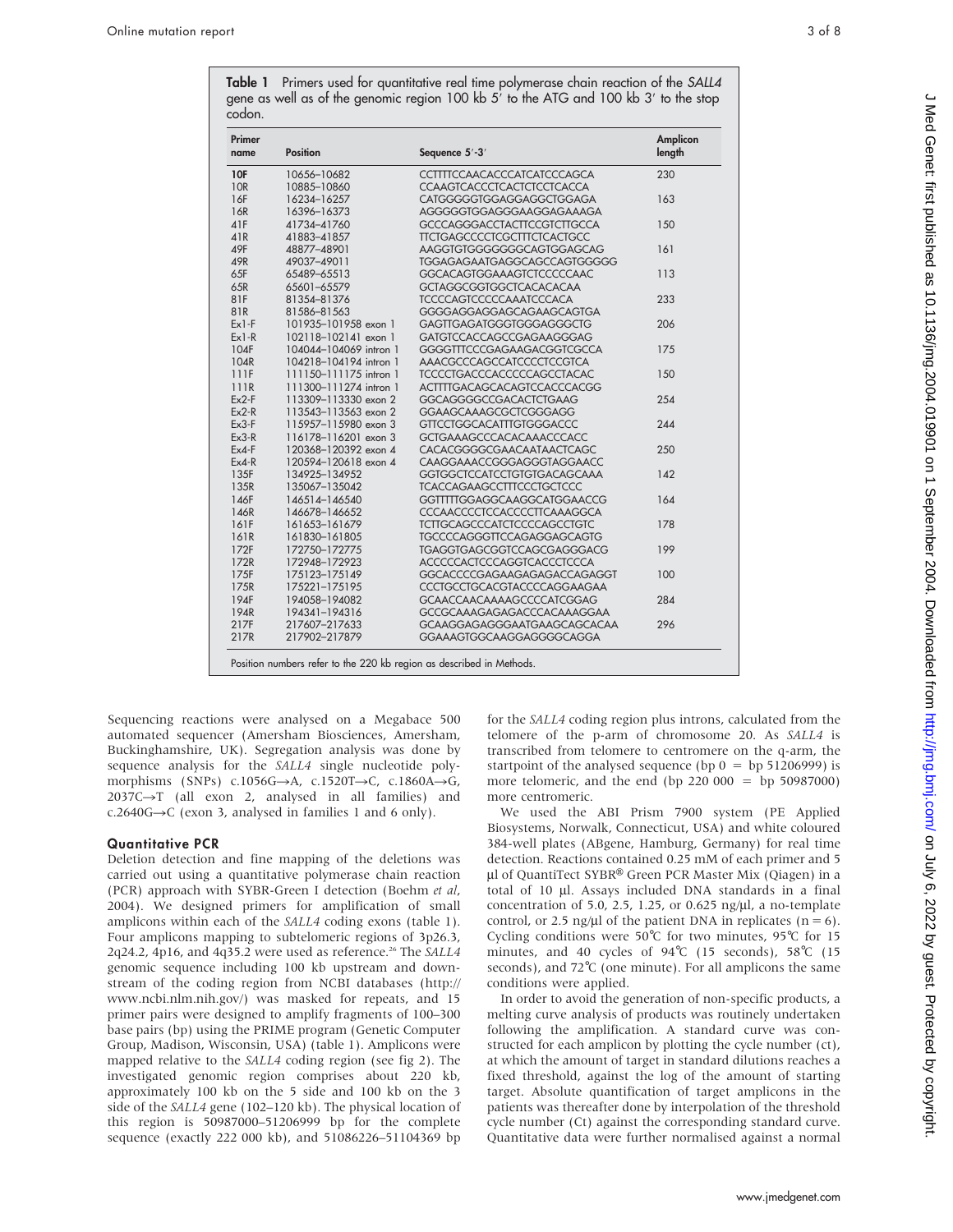| Patient     | <b>Eyes</b>          | Arms                                           | <b>Ears</b>       | Hearing           | <b>Kidneys</b>               | Feet                       | <b>Heart</b>           | Other                                                          |
|-------------|----------------------|------------------------------------------------|-------------------|-------------------|------------------------------|----------------------------|------------------------|----------------------------------------------------------------|
| Family 1    |                      |                                                |                   |                   |                              |                            |                        |                                                                |
| 1.1         | $\mathsf N$          | Bilat AT, HPLH L, AR L,<br>$HPLR + HPLU R$     | $\mathsf{N}$      | $\overline{N}$    | N                            | <b>NR</b>                  | <b>NR</b>              |                                                                |
| II.1        | <b>Bilat DA</b>      | Bilat AT, AR, HPLU                             | $\mathsf{N}$      | $\overline{N}$    | $\mathsf{N}$                 | <b>NR</b>                  | $\overline{N}$         | White hairlock, hyper/<br>depigmented skin patches             |
| II.3        | <b>Bilat DA</b>      | Bilat AT+AR, HPLU, HPLH,<br>HPL deltoid muscle | $\mathsf{N}$      | $\mathsf{N}$      | $\mathsf{N}$                 | <b>NR</b>                  | $\overline{N}$         |                                                                |
| III.1       | NR                   | Bilat radial ray defects                       | NR                | NR                | <b>NR</b>                    | <b>NR</b>                  | NR                     |                                                                |
| Family 2    |                      |                                                |                   |                   |                              |                            |                        |                                                                |
| 1.2         | DA R, struct<br>anom | Bilat $AT + AR$ , HPLU                         | $\mathsf{N}$      | NR                | $\mathsf{N}$                 | NR                         | <b>NR</b>              | Thalidomide exposure of mother                                 |
| II.1        | DA L, struct<br>anom | $AT L + HPLT R$                                | $\mathsf{N}$      | <b>Bilat CHL</b>  | PC dilat L,<br><b>VUR</b>    | <b>NR</b>                  | <b>NR</b>              |                                                                |
| Family 3    |                      |                                                |                   |                   |                              |                            |                        |                                                                |
| 1.1<br>II.1 | <b>Bilat DA</b><br>N | Bilat AR, $AU + AT$<br><b>Bilat AT</b>         | N<br>$\mathsf{N}$ | N<br>$\mathsf{N}$ | Pelvic kidney L<br><b>NR</b> | <b>NR</b>                  | <b>NR</b><br><b>NR</b> |                                                                |
| II.3        | <b>Bilat DA</b>      | R: HPLT, HPL metacarp<br>$I +$ thenar L: AT    | $\overline{N}$    | $\overline{N}$    | HS kidney                    | <b>NR</b>                  | <b>NR</b>              | Temporo-mandibular joint<br>instability                        |
| Family 4    |                      |                                                |                   |                   |                              |                            |                        |                                                                |
| II.1        | <b>Bilat DA</b>      | L: AT, R: HPLT,<br>bilat HPLR                  | $\mathsf{N}$      | $\mathsf{N}$      | <b>HPLKR</b>                 | <b>Bilat talipes</b>       | <b>NR</b>              | Bilat epicanthic folds,<br>hypertelorism, low hCG (PSS)        |
| Family 5    |                      |                                                |                   |                   |                              |                            |                        |                                                                |
| II.2        | <b>Bilat DA</b>      | Bilat $AT + HPLR$                              | $\mathsf{N}$      | NR                | <b>NR</b>                    | <b>NR</b>                  | <b>NR</b>              | Hip dislocation                                                |
| III.2       | <b>Bilat DA</b>      | Bilat AT + HPLR                                | $\mathsf{N}$      | Mild HL L         | Pelvic kidney<br>R, HN L     | <b>NR</b>                  | N                      | Subluxated hip L, disloc shoulder,<br>lumbo-sacral meningocele |
| III.3       | <b>Bilat DA</b>      | Bilat $AT + HPLR$                              | <b>NR</b>         | NR                | <b>NR</b>                    | <b>Tibial</b><br>hemimelia | <b>NR</b>              |                                                                |
| Family 6    |                      |                                                |                   |                   |                              |                            |                        |                                                                |
| II.2        | <b>Bilat DA</b>      | Bilat HPLR, PRPD L                             | Bilat<br>dyspl    | <b>Bilat SNHL</b> | <b>NR</b>                    | <b>NR</b>                  | <b>NR</b>              |                                                                |

Structural eye anomalies in family 2 are bilateral segmented disc hypoplasia (I.2) and retinal coloboma on left, and right dysplastic disc with bilateral nystagmus (II.1). References: family 1, MacDermot K, Winter R. Am J Med Genet 1987;27:313–19; family 2, Becker K, et al, J Med Genet 2002;39:68–71. AR, absent radius/radii; AT, absent thumb(s); Bilat, bilateral; CHL, conductive hearing loss; DA, Duane anomaly; dilat, dilatation; disloc, dislocated; HL, hearing loss; HN, hydronephrosis; HPL, hypoplasia; HPLH, humerus hypoplasia; HPLK, hypoplastic kidney; HPLR, radius hypoplasia; HPLU, ulna hypoplasia; HPLT, thumb hypoplasia; HS, horseshoe; L, left; N, normal; NR, no abnormality reported; PC, pelvicalceal; PRPD, preaxial polydactyly; PSS, prenatal serum screening; R, right; SNHL, sensorineural hearing loss; struct anom, structural anomaly.

diploid reference genome by calculating the ratio relative to the average amount of reference amplicons for each amplicon. In this manner ratio values of 1.0 indicate a diploid situation, and values of 0.5 or 1.5 indicate partial haploidy or partial triploidy, respectively (see table 3).

## Breakpoint cloning

An additional forward primer (92F, 5' CTTTCGTGTTTCCAT CCCATCCTAGCC 3') was designed at position 92309-92335 bp for amplification of the breakpoint spanning region in family 6 with the Long PCR enzyme mix (Fermentas, Vilnius, Lithuania). The reaction contained 0.2 µg of genomic DNA, 5 µl Long PCR buffer with MgCl<sub>2</sub>, 5 µl dNTPs (0.2 mM each), 10 pmol of each primer (92F and 104R), and 2.5 units of Long PCR enzyme mix to a total volume of 50 µl. An initial denaturation step at 94˚C for three minutes was followed by 10 cycles of 94˚C for 15 seconds and 68˚C for 10 minutes. The next 25 cycles were done under the same conditions with a 10 second time increment per cycle during the elongation step. The reaction terminated with a final elongation step at 72˚C for 10 minutes. The PCR product was subcloned into pGEM-T Easy vector (Promega, Madison, Wisconsin, USA) for further

Table 3 Results of the SALL4 real time polymerase chain reaction applied to patient DNA samples of six families with Okihiro/DRR or acro-renal-ocular syndrome

|                | Amplicon position |                    |                  |       |      |                  |  |      |                                                                    |  |  |  |                                                                                                                        |      |      |        |                  |           |           |
|----------------|-------------------|--------------------|------------------|-------|------|------------------|--|------|--------------------------------------------------------------------|--|--|--|------------------------------------------------------------------------------------------------------------------------|------|------|--------|------------------|-----------|-----------|
| Family         |                   |                    |                  |       |      |                  |  |      |                                                                    |  |  |  | 10 kb 16 kb 41 kb 49 kb 65 kb 81 kb Ex 1 104 kb 111 kb Ex 2 Ex 3 Ex 4 135 kb 146 kb 161 kb 172 kb 175 kb 194 kb 217 kb |      |      |        |                  |           |           |
|                | O 99              | 1.03               | 1.05             | .05   |      |                  |  |      | $0.50$ $0.52$ <b>0.55</b> $0.54$ $0.54$ <b>0.52 0.49 0.96</b> 1.02 |  |  |  |                                                                                                                        | 1.01 | 1.03 | 1.03   | 1.05             | 0.97 0.96 |           |
| $\mathcal{P}$  | 0.56              | 0.49               | 0.55             |       |      |                  |  |      |                                                                    |  |  |  | $0.56$ 0.46 0.47 0.51 0.47 0.49 0.50 0.50 0.53 0.55 0.99                                                               |      | 0.99 | 0.99   | 0.99             | 1.00      | $-1.02$   |
| 3              |                   | $1.03 \qquad 0.97$ | 1 O <sub>2</sub> | 0.97  |      |                  |  |      | $0.97$ $0.98$ 0.52 $0.49$ 0.47 0.52 0.52 1.04                      |  |  |  | 0.49                                                                                                                   | 0.97 | 0.99 | 1.05   | 0.98             | 1.00      | $-1.05$   |
| $\overline{4}$ | LO3.              | 1.05               | 1 O <sub>2</sub> | LO 1. |      |                  |  |      |                                                                    |  |  |  | 1.00  0.99  0.47  0.55  0.51  0.54  0.47  0.50  0.54                                                                   | 1.02 | 1.03 | 0.97   | 104              | 1.02 0.98 |           |
| 5              | O.5               | 1 O <sub>2</sub>   | 0.98             | ∣ ∩1  |      | $0.96$ 0.96 0.98 |  | 1.00 |                                                                    |  |  |  | $0.99$ 1.04 1.02 0.51 0.57                                                                                             | 1.05 | 1.00 | 1.01   | .00 <sub>1</sub> |           | 1.06 0.97 |
| 6              | റാ                | O 98               | 1.05             | O 98  | 1.00 | $0.95$ 0.52      |  | 1.04 | 0.96 1.02 1.05 0.98                                                |  |  |  | 1.05                                                                                                                   | 1.03 | 1.05 | - 1.05 | 1 O.3            | 0.97 0.98 |           |

The normalised ratios (SALL4 amplicon/ reference amplicon) are given. Values interpreted as haploid situation (deletion) range from 0.46 to 0.57, whereas diploid situation was assumed for values from 0.95 to 1.06. Exonic amplicons are printed in bold; the grey shading indicates deleted regions. The position numbers refer to the 220 kb region as described in Methods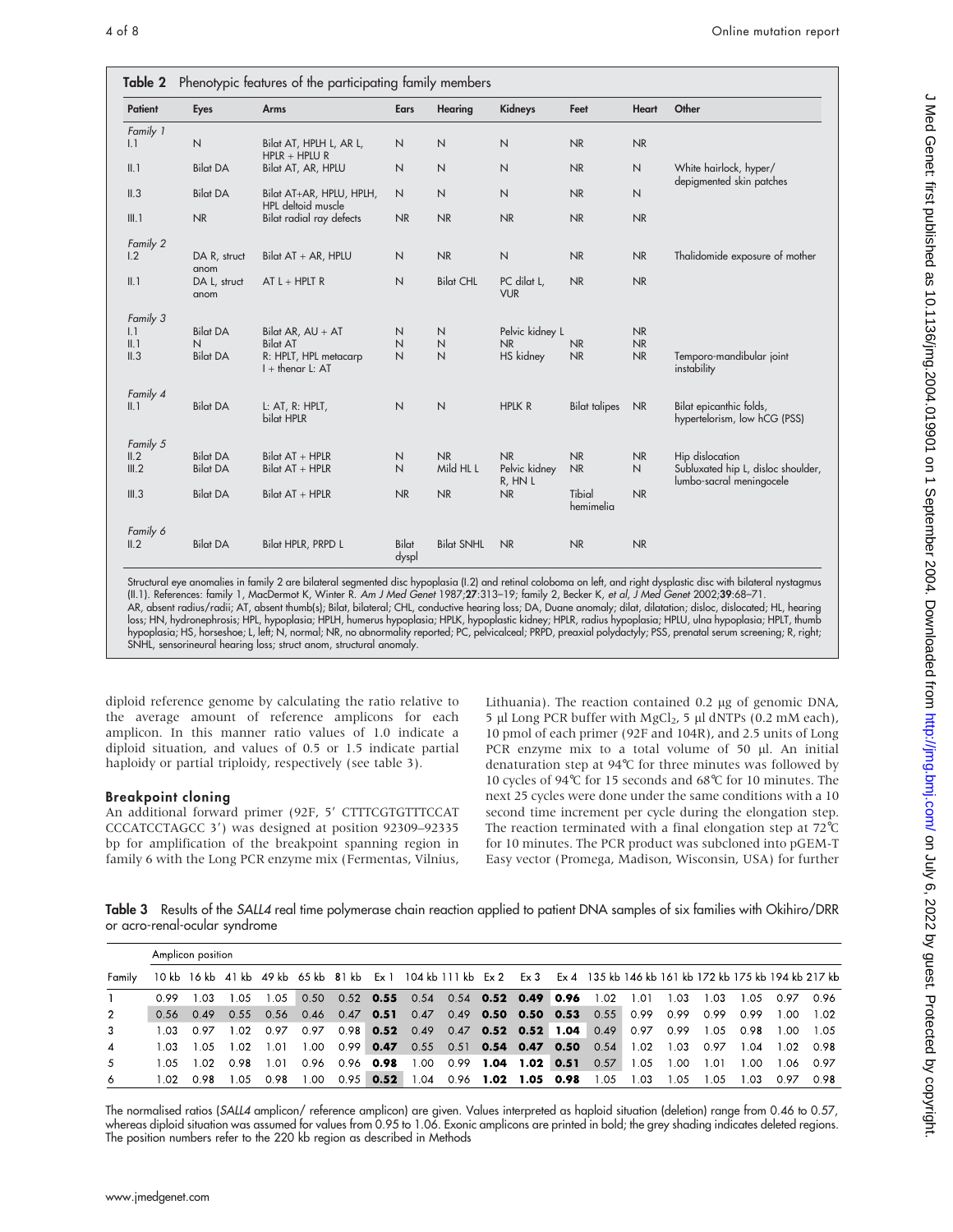

Figure 2 (A) Schematic diagram of the SALL4 genomic region on chromosome 20q13.13–13.2 with positions of the deletions detected in the six families analysed; 220 kb of genomic DNA sequence (line) consisting of the SALL4 gene plus 100 kb flanking sequence on each side were analysed by quantitative real time polymerase chain reaction (PCR) for deletions. The numbers indicate the positions of amplicons. The black boxes on top of the line indicate the SALL4 exons enlarged below. Note the considerable size differences of the deletions as well as the presumed common breakpoint regions. (B) Sequence (reverse complimentary) of the breakpoint spanning long range PCR fragment obtained from the index patient in family 6. The dotted line indicates part of an AluY element 7.6 kb upstream of the SALL4 ATG within which the 5' break occurred. No Alu element was found near the 3' breakpoint positioned within intron 1 of the SALL4 gene.

analysis. Plasmids were isolated from bacterial colonies by routine methods and sequenced using T7 and SP6 primers, respectively.

#### Fluorescence in situ hybridisation

Metaphase spreads from peripheral blood lymphocytes were prepared by routine procedures. Before fluorescence in situ hybridisation (FISH), the slides were treated with RNase followed by pepsin digestion.<sup>27</sup> FISH essentially followed the methods previously described.<sup>28</sup> Chromosome



Figure 3 FISH analysis in the index patient of family 4. A SALL4 specific probe (green) and a PAC clone hybridising to chromosome 20p11.2 (red) detect both chromosomes 20 but only one SALL4 allele, thereby confirming the deletion.

in situ suppression was applied to the following probes. As a gene specific probe, a 5.1 kb PCR product of SALL4 spanning part of intron 1 as well as exons 2 and  $3<sup>5</sup>$  was chosen and subcloned into pCR<sup>®</sup>II-TOPO<sup>®</sup> (Invitrogen, San Diego, California, USA). As a marker to tag chromosome 20 we used a human PAC (P1 artificial chromosome) clone derived from the same well of the Human Male Genome PAC library (RPCI1, 3, 4, 5)<sup>29</sup> as the Y chromosome specific clone RP4-529G14.30 This clone hybridised constantly to chromosome 20p11.2 with a single signal (Wimmer R, personal communication). After FISH, the slides were counterstained with DAPI (0.14 µg/ml) and mounted in Vectashield (Vector Laboratories, Burlingame, California, USA).

#### Electronic database information

Accession numbers and URLs for data in this article are as follows: GenBank (http://www.ncbi.nlm.nih.gov) accession numbers: NM\_020436 (SALL4 cDNA sequence), NT\_01132 (genomic contig including SALL4). Online Mendelian Inheritance in Man (OMIM; http://www.ncbi.nlm.nih.gov/ OMIM): for Okihiro/ Duane Radial Ray syndrome, OMIM 607323; for SALL4, OMIM 607343; for acro-renal-ocular syndrome, OMIM 102490. Repeat-masker at EMBL: http:// www.woody.embl-heidelberg.de

#### RESULTS

SALL4 mutation analysis revealed no heterozygous SALL4 mutation and no heterozygous SNP in the index patients of five families with the clinical diagnosis of Okihiro syndrome, among these being a family with Okihiro syndrome reported previously,<sup>24</sup> and one family reported as acro-renal-ocular syndrome<sup>25</sup> (fig 1). The clinical features of the affected family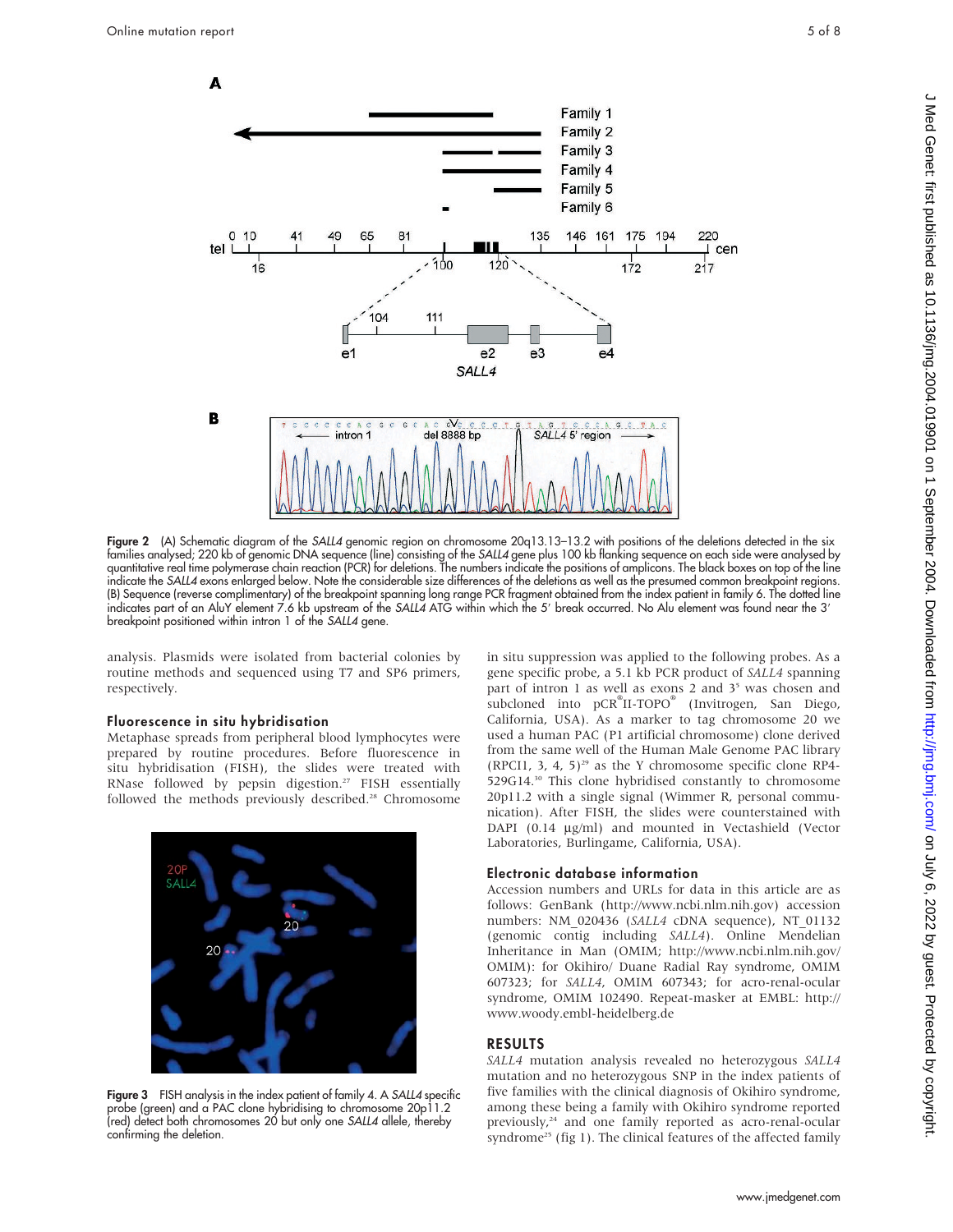members are summarised in table 2. In the first family (fig 1A), three affected and two unaffected subjects (I.1, 2; II.1, 2, 3) were available for the study. In the latter (family 2; fig 1B), both the affected father and the affected daughter (I.2, II.1) were analysed. In a further family (family 3; fig 1C), mother, son, and one daughter were affected. Samples were available from mother and daughter. In family 4 (fig 1D), an affected boy was born to unaffected parents. Family 6 (fig 1F) is another sporadic case with healthy parents and an unaffected brother. In family 5 (fig 1E), no mutation was found in the index patient (II.2), but he was heterozygous for the SNPs  $c.1520T\rightarrow C$  and  $c.1860A\rightarrow G$  within exon 2. Samples were available from affected father and daughter.

In family 1, segregation analysis was done by analysis of exons 2 and 3 in all available family members and was informative for SNPs c.1056G $\rightarrow$ A, c.1520T $\rightarrow$ G, c.1860A $\rightarrow$ G (all exon 2), and  $c.2640G \rightarrow C$  (exon 3), suggesting a heterozygous deletion of at least exons 2 and 3 (fig 1A). Subsequently, segregation analysis was carried out for exon 2 SNPs in the other families reported here; c.2640G $\rightarrow$ C (exon 3) was only analysed in the remaining families if exon 2 SNPs were not informative. In family 2 (fig 1B), the results were informative for SNPs c.1520T $\rightarrow$ G and c.1860A $\rightarrow$ G, suggesting that at least exon 2 was deleted in both patients. In family 3, samples were available of affected mother and daughter. Segregation analysis was again informative for SNPs c.1520T $\rightarrow$ G and c.1860A $\rightarrow$ G, suggesting a heterozygous deletion of at least exon 2 of SALL4. In family 4 (fig 1D), segregation analysis was informative for SNPs c.1056G $\rightarrow$ A, c.1520T $\rightarrow$ G, and c.1860A $\rightarrow$ G, suggesting a SALL4 de novo deletion which must have occurred on the maternally inherited chromosome 20. In family 5 (fig 1E), segregation analysis was not done because SNPs  $c.1520T\rightarrow G$  and  $c.1860A \rightarrow G$  were found to be heterozygous in the index patient II.2. In family 6, the index patient did not show any heterozygous SNP of exon 2 or 3 but segregation analysis was not informative for all SNPs (fig 1F).

To confirm the suspected deletions and to determine their size, primer pairs (table 1) were designed for all four exons of SALL4 to be used for quantitative real time PCR. In this analysis, all six families were included. Quantitative real time PCR confirmed all exonic deletions predicted by SNP genotyping (table 3). Furthermore, it revealed a heterozygous deletion (see Methods for details) of all exons in the index patients of families 2 and 4, whereas in the index patients of families 1 and 3, a deletion was observed only for exons 1–3 but not for exon 4. Interestingly, in the index patient of family 5 exons 1–3 were amplified normally, whereas exon 4 was found to be deleted on one allele. In contrast, only exon 1 amplification products were reduced in the index patient of family 6. The procedure was repeated three times, now including all available affected as well as unaffected family members, and the results fully segregated with the phenotype in all families (data not shown) or proved de novo occurrence of deletions in the sporadic cases.

To map the size of the deletions, additional primer pairs were designed for amplification of non-repetitive regions upstream and downstream of the SALL4 coding region (tables 1 and 3; fig 2). The results of real time PCR (table 3) suggested minimum deletion sizes ranging from approximately 0.2–24 kb in family 6 to more than 135 kb in family 2 (fig 2). Unexpectedly, analysis of family 3 showed that, while exon 4 was preserved, the following amplicon at 135 kb was again deleted. This result was confirmed by three additional repetitions.

To corroborate our results with a third method, we applied FISH to detect the deletion on the chromosome in situ. Based on the deletion sizes, families 1–4 seemed suitable for application of this method, but cells were available only from family 4. As a cosmid clone must lie entirely within the deleted region in order to allow unambiguous detection of the deletion, we chose to use a subloned SALL4 PCR fragment spanning exon 2, intron 2, and exon 3 as the specific probe. Indeed, this probe consistently detected only one chromosome 20 in all examined metaphases (fig 3).

In order to determine the exact size of the deletions in families 1 and 3–6, long range PCR was carried out with forward and reverse primers of the amplicons located in the non-deleted regions neighbouring the deletions, but without success. In family 6, real time PCR results predicted the expected 3' breakpoint in intron 1 within a region of approximately 2 kb  $3'$  of exon 1. By using the forward primer 92F and the reverse primer 104R in family 6 with the smallest predicted deletion, we could amplify the deletion spanning fragment of approximately 3 kb (expected wild type size 11.8 kb) from the index patient of family 6. Sequencing of the subcloned PCR fragment (fig 2B) with flanking primers revealed a deletion size of 8888 bp, consisting of 1139 bp of intron 1, 130 bp exon 1 coding sequence, and 7619 bp sequence upstream of the ATG. The 5' breakpoint resides within an AluY element but the 3' breakpoint does not lie within a predicted repeat.

### DISCUSSION

Our data show for the first time that Okihiro syndrome may also be caused by heterozygous deletions either of the whole SALL4 coding region or of single exons. In four of six families analysed, among them being the three mutation negative families of our initial report on SALL4 mutations,<sup>5</sup> we were able to prove a deletion by two independent methods segregation analysis of intragenic SNPs, and quantitative real time PCR. In one family, a third method, FISH, was applied to confirm and illustrate the results. In families 1–3, both SNP segregation analysis and real time PCR confirmed segregation of the phenotype with the deletion. In family 5, segregation of the deletion and its de novo occurrence in the index patient was proven by real time PCR only, and in families 4 and 6 the deletions occurred de novo as expected for sporadic cases. Therefore, no doubt remains that the deletions are pathogenic.

Real time PCR proved to be a valuable tool to determine the approximate sizes of the deletions. Most of these deletions would have escaped a strategy using a conventional FISH probe for detection—that is, a larger genomic clone from the SALL4 region. Therefore, the applied real time PCR seems to be the method of choice for diagnostic purposes. The deletions range from 8.9 kb in family 6 up to more than 135 kb in family 2. Looking at the preliminary breakpoints (fig 2), it seems that there are hotspot regions for breakpoints close to the SALL4 gene. Four of six deletions (families 2–5) end between 135 and 146 kb, respectively. Three of six deletions (families 3, 4, 6) start between 81 kb and exon 1. Possibly, a breakpoint between exons 3 and 4 is shared by families 1, 3, and 5. Cloning of the breakpoint in family 6 showed that an AluY element contributes to the break on the 5' side. On the 3' side, no Alu element is involved. Cloning of the other breakpoints is required to investigate if the respective breakpoints are indeed shared by the different deletions and if there are special recombination associated motifs<sup>31</sup> present at those sites.

How do the deletions arise? Analysis of the investigated 220 kb region—that is, the SALL4 coding region with an additional 100 kb genomic sequence on either end—by repeat masker revealed that 314 Alu elements are present within the region, contributing to 38.58% of the whole sequence. The total amount of interspersed repeats makes up for 59% of the sequence. Looking at the region around the common breakpoint region 3' to the SALL4 gene—that is, 11 000 bp from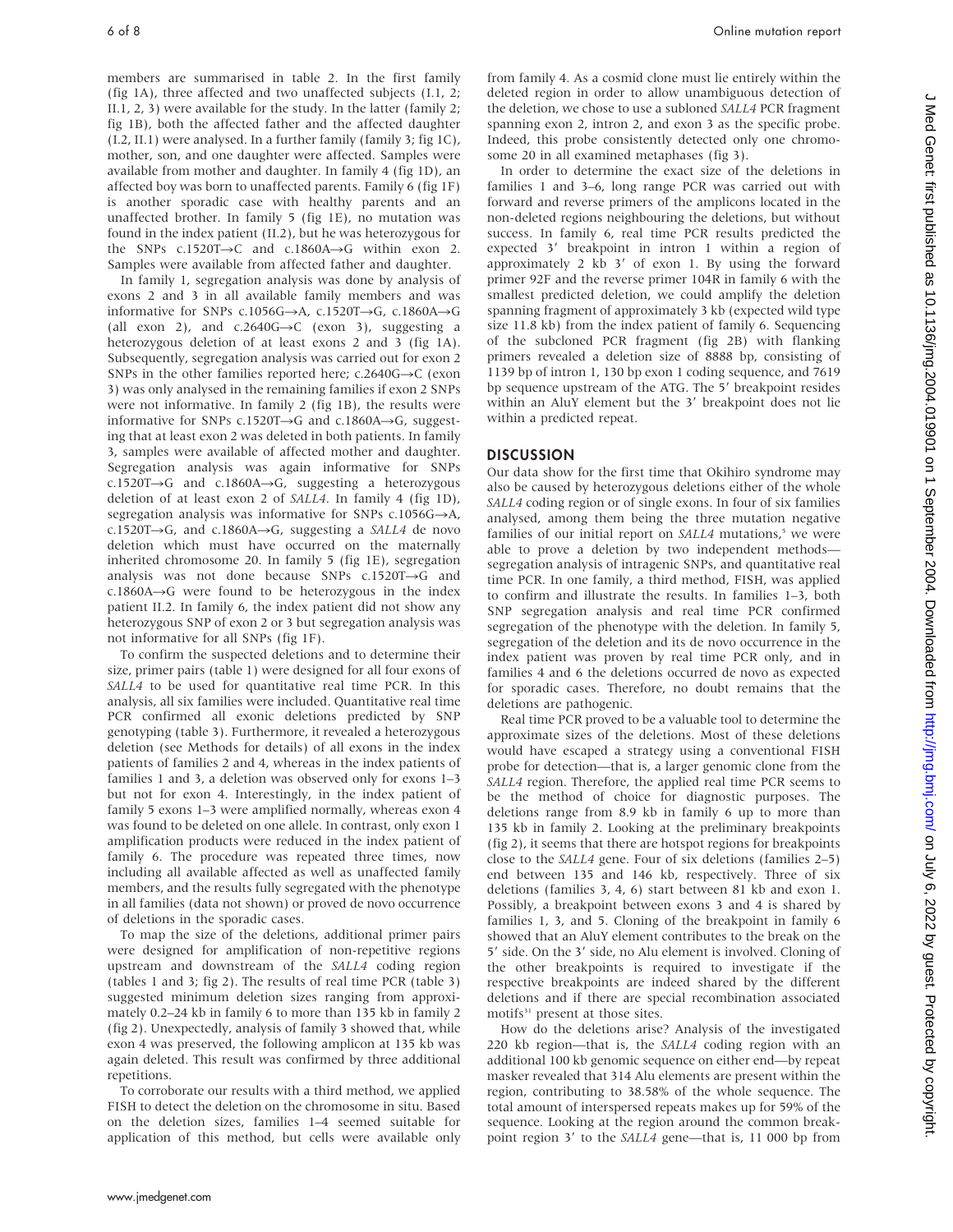135 to 146 kb—this region contains 13 Alu elements (35.02% of the sequence), and repetitive sequences of all kind make up for 54.96% of this region. Thus Alu mediated recombination might be responsible at least for some of the deletions,32 33 and the richness in Alu elements and other repetitive regions might make the SALL4 gene especially prone to deletions. The breakpoint in family 6, however, shows that an Alu element is involved on one but not on the other side of the deletion, and the process leading to the deletion remains unclear.

Our results show for the first time that Okihiro and acrorenal-ocular syndromes are not only caused by truncating SALL4 mutations as shown previously<sup>4 5 9 10 34</sup> but also by deletions of either the whole gene or single exons, all of which are coding. While it seems clear that a deletion removing the whole coding region (as observed in families 2 and 4), or most of the coding region (exons 1 to 3 deleted) including the regions encoding the double zinc finger domains (in families 1 and 3), results in non-functional alleles, the deletions in family 5 and 6 remove the exon harbouring the start and the stop codon, respectively. It seems that this cannot be compensated for by alternative splicing or by the use of alternative ATGs or stop codons. Neither of those possibilities is known for the SALL4 gene or its murine homologue Sall4.<sup>35</sup> Nevertheless, it is likely that the 8.9 kb deletion harbouring exon 1 not only removed the ATG but also part if not all of the SALL4 promotor sequence. The similar clinical picture among the different families and the presumed deletion sizes strongly indicate that all deletions result in SALL4 haploinsufficiency.

As the phenotypes caused by deletions are not different from those caused by SALL4 point mutations, we speculate that the truncating SALL4 point mutations have the same pathogenic effect. In all families reported here, at least one affected member had limb malformations typical for Okihiro/ DRR syndrome in combination with a Duane anomaly. Renal anomalies are present in four out of six families (families 2– 5), showing that acro-renal-ocular syndrome could also have been diagnosed in families 3–5. Sensorineural hearing loss and dysplastic ears as in family 6, structural eye malformations as in family 2, and foot malformations and facial features as in family 4 have also been seen in families with SALL4 point mutations.<sup>459 1034</sup> Interestingly, patient I.2 in family 2 represents another example of a patient in whom thalidomide embryopathy was initially discussed. The only difference in the phenotypic features between patients with point mutations and larger deletions seems to be the rate of congenital heart defects. In our most recent study,<sup>34</sup> we found congenital heart defects in three of 13 mutation carriers (three of five families), and in a former study, two of seven patients (two of four families) had a congenital heart defect. Analysis of further deletion cases will show if this represents a true difference between the two groups.

#### ACKNOWLEDGEMENTS

We thank all patients and their families participating in this study for their cooperation and patience. We further wish to thank Franco Laccone, Derya Erçal, and Elçin Bora for discussion of cases and methods, Rainer Wimmer and Stefan Kirsch for the PAC clone used to tag chromosome 20, Sabine Herold, Manuela Liebers, and Martina Pilz for expert technical assistance, and Gerd Scherer for critical reading of the manuscript. This work was supported by the Wilhelm-Sander-Stiftung (grant No 98.0175.2 to JK). WR wishes to acknowledge support from The Children's Medical and Research Foundation at Our Lady's Hospital for Sick Children, Dublin.

#### Authors' affiliations .....................

W Borozdin, M Leipoldt, C Wilhelm, J Kohlhase, Institut für

Humangenetik und Anthropologie, Universität Freiburg, Freiburg, Germany

D Boehm, Institut für Humangenetik, Universität Göttingen, Göttingen, Germany

W Reardon, National Centre for Medical Genetics, Our Lady's Hospital for Sick Children, Crumlin, Dublin, Republic of Ireland

J Clayton-Smith, Department of Clinical Genetics, St Mary's Hospital, Manchester, UK

K Becker, Kennedy-Galton Centre, Northwick Park Hospital, Harrow, UK

H Mühlendyck, Department of Neuro-ophthalmology, University of Göttingen, Göttingen, Germany

R Winter, Institute for Child Health, University College London Medical School, London, UK

 $Ö$  Giray, Department of Paediatrics, Division of Genetics, Dokuz Eylul University, Izmir, Turkey

F Silan, Medical Biology and Genetics Department, Abant Izzet Baysal University Medical School, Duzce, Turkey

Conflicts of interest: none declared

Correspondence to: Dr J Kohlhase, Institut für Humangenetik und Anthropologie, Universität Freiburg, Breisacher Str 33, D-79106 Freiburg, Germany; jkohlha@ukl.uni-freiburg.de

### **REFERENCES**

- 1 Kühnlein RP, Frommer G, Friedrich M, Gonzalez-Gaitan M, Weber A, Wagner-Bernholz JF, Gehring W, Jäckle H, Schuh R. spalt encodes an evolutionary conserved zinc finger protein of novel structure which provides homeotic gene function in the head and tail region of the Drosophila embryo. EMBO J 1994;13:168–79.
- 2 Kohlhase J, Wischermann A, Reichenbach H, Froster U, Engel W. Mutations in the SALL1 putative transcription factor gene cause Townes-Brocks syndrome. Nat Genet 1998;18:81–3.
- 3 Kohlhase J. SALL1 mutations in Townes-Brocks syndrome and related
- disorders. *Hum Mutat* 2000;**16**:460–6.<br>4 **Al-Baradie R**, Yamada K, St Hilaire C, Chan WM, Andrews C, McIntosh N, Nakano M, Martonyi EJ, Raymond WR, Okumura S, Okihiro MM, Engle EC. Duane Radial Ray Syndrome (Okihiro syndrome) maps to 20q13 and results from mutations in SALL4, a new member of the SAL family. Am J Hum Genet 2002;71:1195–9.
- 5 Kohlhase J, Heinrich M, Schubert L, Liebers M, Kispert A, Laccone F, Turnpenny P, Winter RM, Reardon W. Okihiro syndrome is caused by SALL4 mutations. Hum Mol Genet 2002;11:2979–87.
- 6 Kohlhase J, Schuh R, Dowe G, Kühnlein RP, Jäckle H, Schroeder B, Schulz-Schaeffer W, Kretzschmar HA, Köhler A, Müller U, Raab-Vetter M, Burkhardt E, Engel W, Stick R. Isolation, characterization, and organ-specific expression of two novel human zinc finger genes related to the Drosophila e spalt. *Genomics* 1996;38:291–8.
- 7 Kohlhase J, Hausmann S, Stojmenovic G, Dixkens C, Bink K, Schulz-Schaeffer W, Altmann M, Engel W. SALL3, a new member of the human spaltlike gene family, maps to 18q23. Genomics 1999;62:216–22.
- 8 Okihiro MM, Tasaki T, Nakano KK, Bennett BK. Duane syndrome and congenital upper-limb anomalies. A tamilial occurrence. *Arch Neurol*<br>1977;**34**:174–9.
- 9 Brassington AM, Sung SS, Toydemir RM, Le T, Roeder AD, Rutherford AE, Whitby FG, Jorde LB, Bamshad MJ. Expressivity of Holt-Oram syndrome is not
- predicted by TBX5 genotype. Am J Hum Genet 2003;73:74–85. 10 Kohlhase J, Schubert L, Liebers M, Rauch A, Becker K, Mohammed SN, Newbury-Ecob R, Reardon W. Mutations at the SALL4 locus on chromosome 20 result in a range of clinically overlapping phenotypes, including Okihiro syndrome, Holt-Oram syndrome, acro-renal-ocular syndrome, and patients previously reported to represent thalidomide embryopathy. J Med Genet  $2003;40:473-8.$
- 11 Fraisse J, Bertheas MF, Frere F, Lauras B, Rolland MO, Brizard CP. Un nouveau syndrome: del(20)(q13-qter). Localisation segmentaire de gène de l'adénosine déaminase (ADA). Ann Genet 1981;24:216-19.
- 12 Shabtai F, Ben-Sasson E, Arieli S, Grinblat J. Chromosome 20 long arm deletion in an elderly malformed man. J Med Genet 1993;30:171–3.
- 13 **Nishinakamura R**, Matsumoto Y, Nakao K, Nakamura K, Sato A Copeland NG, Gilbert DJ, Jenkins NA, Scully S, Lacey DL, Katsuki M, Asashima M, Yokota T. Murine homolog of SALL1 is essential for ureteric bud invasion in kidney development. Development 2001;128:3105-15.
- 14 Sweetman D, Smith T, Farrell ER, Chantry A, Münsterberg A. The conserved glutamine rich region of chick csal1 and csal3 mediates protein interactions with other spalt family members. Implications for Townes-Brocks syndrome. J Biol Chem 2003;278:6560–6.
- 15 Hollemann T, Schuh R, Pieler T, Stick R. Xenopus Xsal-1, a vertebrate homolog of the region specific homeotic gene spalt of Drosophila. Mech Dev 1996;55:19–32.
- 16 Ott T, Kaestner KH, Monaghan AP, Schütz G. The mouse homolog of the region specific homeotic gene spalt of Drosophila is expressed in the developing nervous system and in mesoderm-derived structures. *Mech Dev*<br>1996;**56**:117–28.
- 17 Köster R, Stick R, Loosli F, Wittbrodt J. Medaka spalt acts as a target gene of<br>hedgehog signaling. Development 1997;124:3147–56.